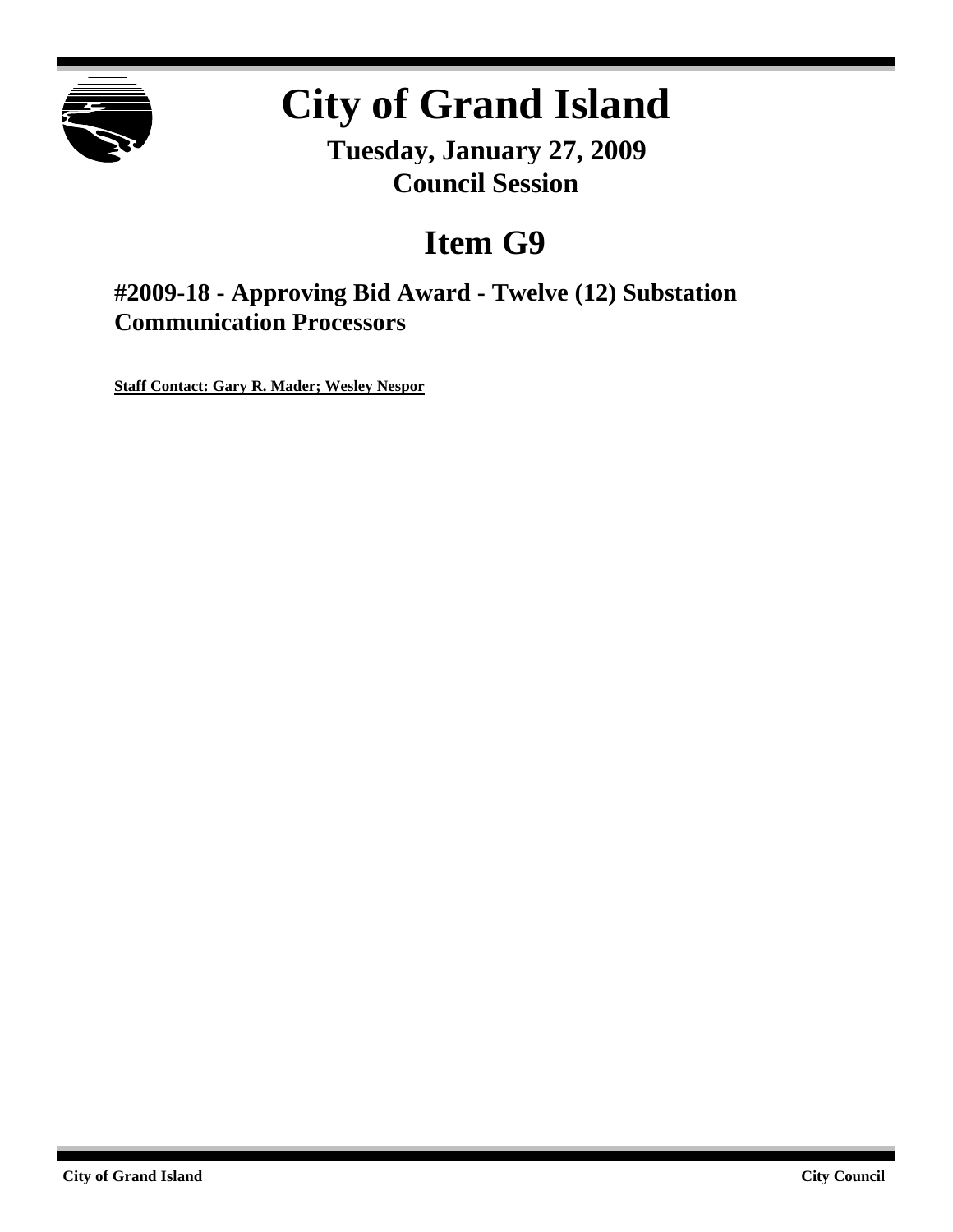## **Council Agenda Memo**

| From:                          | Gary R. Mader, Utilities Director<br>Wesley Nespor, Asst. City Attorney/Purchasing |  |
|--------------------------------|------------------------------------------------------------------------------------|--|
| <b>Meeting:</b>                | January 27, 2009                                                                   |  |
| Subject:                       | <b>Twelve (12) Substation Communication Processors</b>                             |  |
| <b>Item <math>\#</math>'s:</b> | $G-9$                                                                              |  |
| $Presenter(s):$                | Gary R. Mader, Utilities Director                                                  |  |

### **Background**

The Grand Island Electric System utilizes distribution substations interconnected with a 115,000 volt transmission loop. Monitoring and control of these substations is accomplished primarily from a personal computer (PC) located at Phelps Control Center communicating, via a secure network, with PCs located within each substation.

The PC located at each substation is used to communicate with the various devices installed there and transmit data back to Phelps Control Center. The Utilities Department is planning to replace the substation PCs with a communications processor that will essentially do the same functions with a much greater reliability and simplicity. The PCs have experienced problems of reliability, sometimes shutting down unexpectedly. In addition, these processors will incorporate security features that have become industry standards.

### **Discussion**

Specifications were prepared by Utility engineering staff and were advertised in accordance with City procurement requirements. Specifications were sent to nine local and regional venders. Bids were publicly opened at 11:00 am on December 29, 2008. Four bids were received. The following table summarizes the bid results:

| Company                                     | <b>Exceptions</b> | Price w/ Tax |
|---------------------------------------------|-------------------|--------------|
| Schweitzer Engineering Laboratories, Inc. - | Yes               | \$87,192.16  |
| Pullman, WA                                 |                   |              |
| Kriz-Davis Company – Grand Island, NE       | Minor             | \$110,937.60 |
| Novatech, LLC – Lenexa, KS                  | No                | \$113,248.80 |
| Wesco – Sioux City, IA                      | Yes               | \$149,653.41 |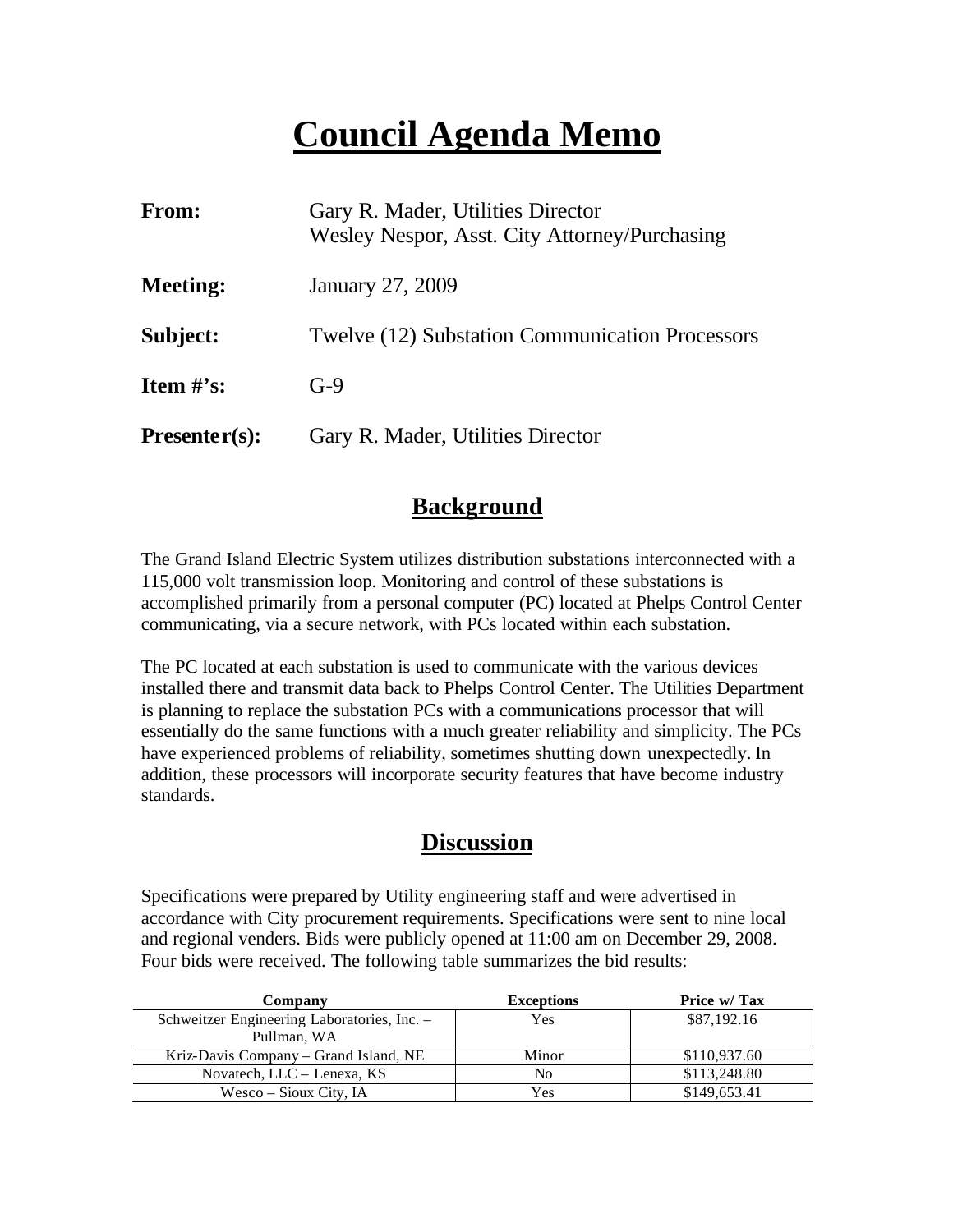#### **Bid Evaluations:**

The "as read" low bid submitted by Schweitzer Engineering Laboratories, Inc. (SEL) contained several exceptions. Of these exceptions, one was significant regarding the requirement to provide a built-in information server. The specifications require the processors to possess the ability to display data in a web page format and have it available to any PC connected to the secure network. This function is extremely informative and allows extensive, remote troubleshooting. SEL's device does not possess this function.

The next low bid was from Kriz-Davis Company. The exceptions that were taken are minor in nature and do not impact the overall function of the unit. The two exceptions include a front panel serial port for configuration purposes in lieu of a USB port as specified. In addition, Kriz-Davis will not provide a serial cable with each unit as specified. Both of these exceptions are easily rectified, and do not hamper the designed unit functions. This product was evaluated extensively using a company provided demonstration unit. All tests confirm that the unit performs satisfactorily, in accordance with the specifications. In addition, several references were contacted. All references spoke very positively of the product and of the technical support provided.

The third low bid was from Novatech, LLC. No exceptions were taken in their bid. This product appears to meet all specifications and would, most likely, perform satisfactorily. Grand Island Utilities Department has some limited, but satisfactory, experience with Novatech products.

The final bid was not evaluated for performance due to the high bid price in comparison to the other three bids.

The Kriz-Davis and Novatech devices do not come standard with the built-in information server. Kriz-Davis and Novatech added this option to their bid in order to meet the specifications. Without this option, their bid prices would have been much closer to SEL who did not include the required information server.

## **Alternatives**

It appears that the Council has the following alternatives concerning the issue at hand. The Council may:

- 1. Move to approve
- 2. Refer the issue to a Committee
- 3. Postpone the issue to future date
- 4. Take no action on the issue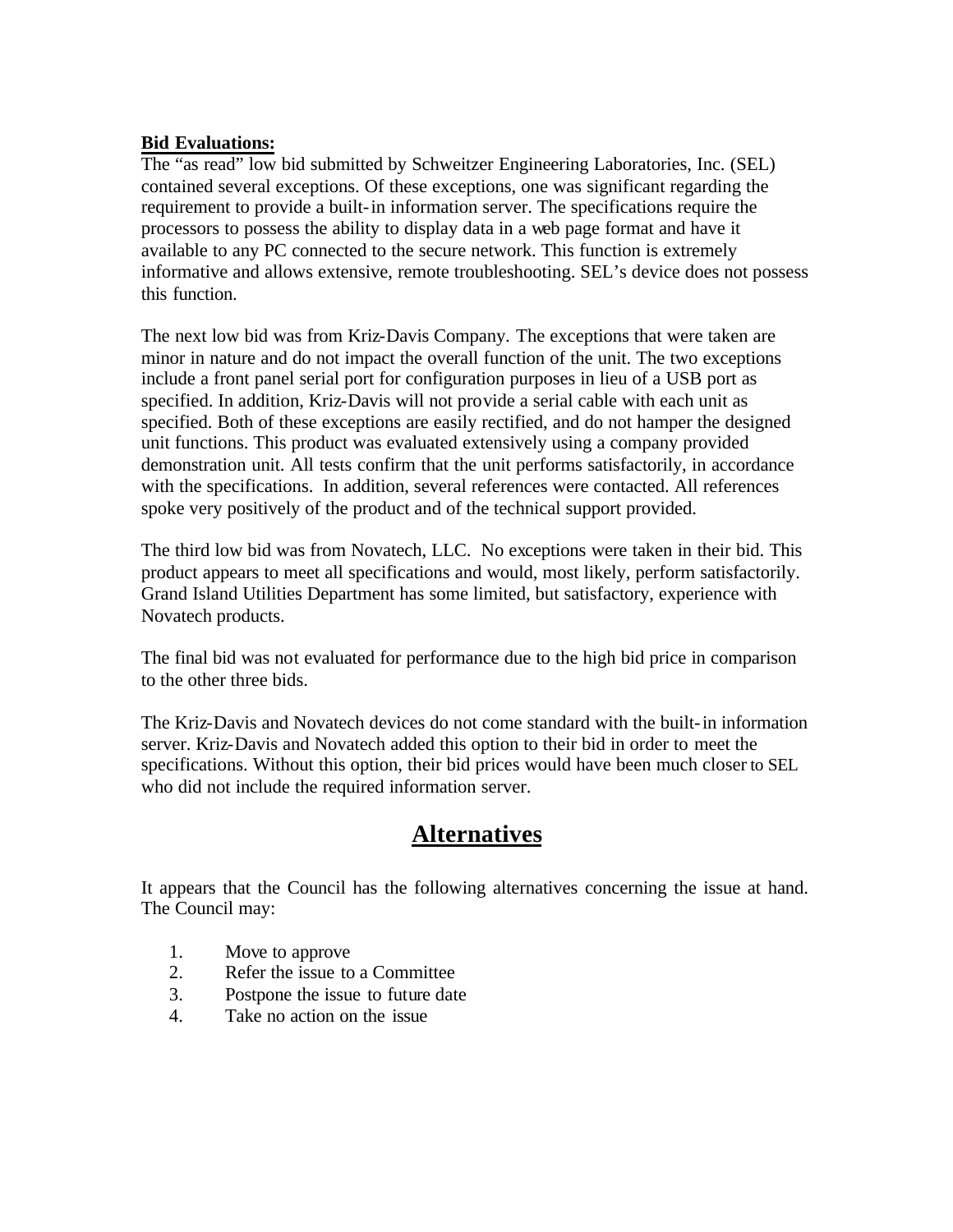## **Recommendation**

City Administration recommends that the Council award the contract for Twelve (12) Substation Communication Processors to Kriz-Davis Company of Grand Island in the amount of \$110,937.60, which includes all applicable sales tax. Kriz-Davis Company submitted the lowest compliant bid with only minor exceptions.

## **Sample Motion**

Move to approve the contract for Twelve (12) Substation Communication Processors to Kriz-Davis Company for \$110,937.60.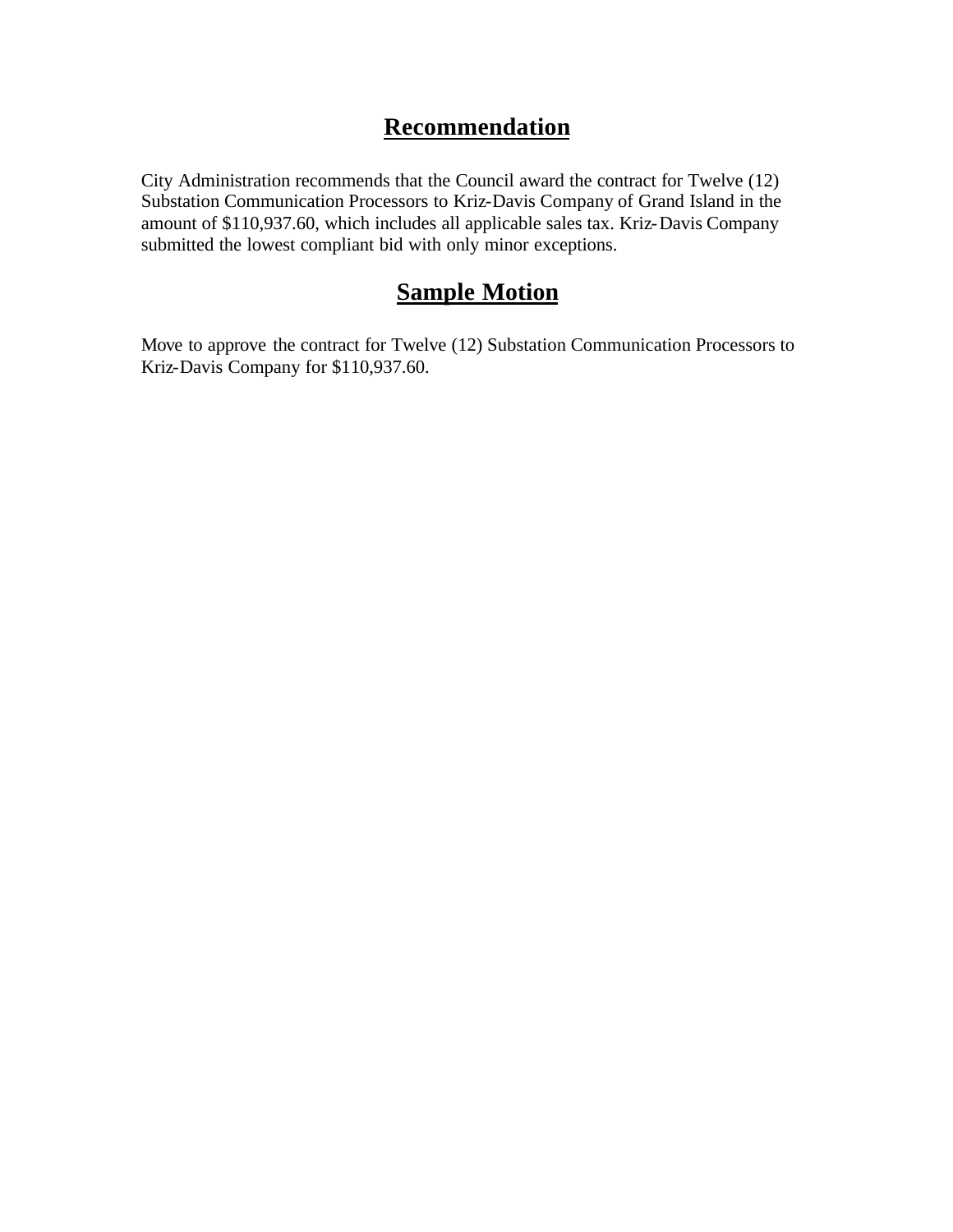#### *Purchasing Division of Legal Department* **INTEROFFICE MEMORANDUM**



Wes Nespor, Purchasing Agent

*Working Together for a Better Tomorrow, Today*

#### **BID OPENING**

|     | <b>Substation Communication Processors</b>                                                                                 |  |
|-----|----------------------------------------------------------------------------------------------------------------------------|--|
|     |                                                                                                                            |  |
|     | \$100,000.00                                                                                                               |  |
| 520 |                                                                                                                            |  |
|     | <b>November 22, 2008</b>                                                                                                   |  |
| 9   |                                                                                                                            |  |
|     | <b>SUMMARY</b>                                                                                                             |  |
|     | <b>Wesco</b>                                                                                                               |  |
|     | <b>Sioux City, IA</b><br><b>Liberty Mutual Ins. Co.</b>                                                                    |  |
|     | <b>Utilities</b><br><b>PUBLICATION DATE:</b><br><b>NO. POTENTIAL BIDDERS:</b><br>Novatech, LLC<br>Lenexa, KS<br>\$5,292.00 |  |

| \$139,863.00 |
|--------------|
| 9,790.41     |
| \$149,653.41 |
|              |

**Exceptions: None Noted**

| <b>Bidder:</b>          | Schweitzer Eng. Laboratories, Inc. | <b>Kriz-Davis Company</b> |
|-------------------------|------------------------------------|---------------------------|
|                         | Pullman, WA                        | <b>Grand Island, NE</b>   |
| <b>Bid Security:</b>    | <b>Federal Insurance Company</b>   | The Cincinnati Ins. Co.   |
| <b>Exceptions:</b>      | <b>Noted</b>                       | <b>Noted</b>              |
| <b>Base Bid Price:</b>  | \$81,488.00                        | \$103,680.00              |
| <b>Sales Tax</b>        | 5,704.16                           | 7,257.60                  |
| <b>Total Bid Price:</b> | \$87,192.16                        | \$110,937.60              |

cc: Gary Mader, Utilities Director Bob Smiith, Assist. Utilities Director Dale Shotkoski, City Attorney Wes Nespor, Purchasing Agent

Jeff Pederson, City Administrator Pat Gericke, Utilities Admin. Assist.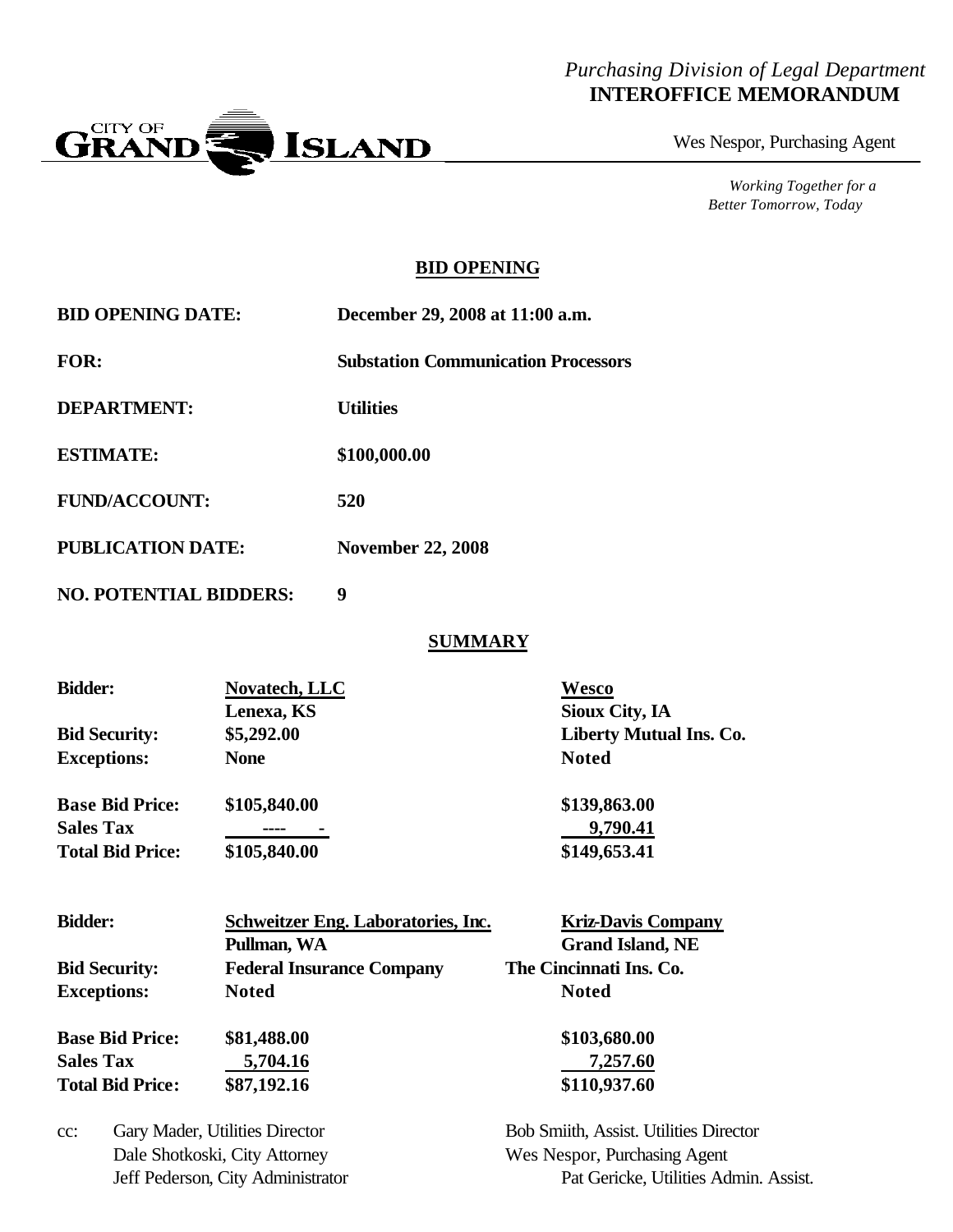Travis Burdett, Assist. Utilities Director

**P1308**